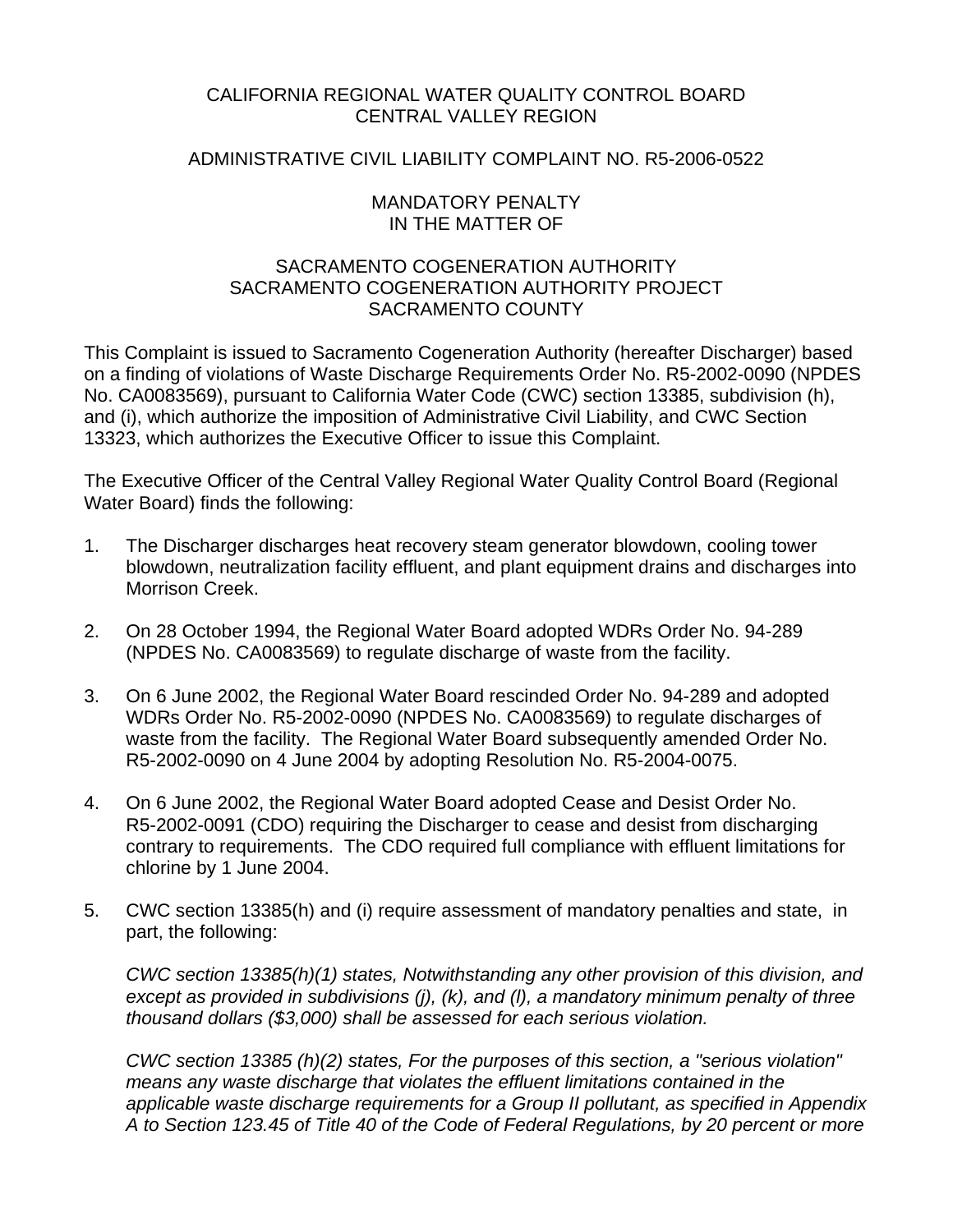*or for a Group I pollutant, as specified in Appendix A to Section 123.45 of Title 40 of the Code of Federal Regulations, by 40 percent or more.*

*CWC section 13385(i)(1) states, Notwithstanding any other provision of this division, and except as provided in subdivisions (j), (k), and (l), a mandatory minimum penalty of three thousand dollars (\$3,000) shall be assessed for each violation whenever the person does any of the following four or more times in any period of six consecutive months, except that the requirement to assess the mandatory minimum penalty shall not be applicable to the first three violations:* 

- *(A) Violates a waste discharge requirement effluent limitation.*
- *(B) Fails to file a report pursuant to Section 13260.*
- *(C) Files an incomplete report pursuant to Section 13260.*
- (D) *Violates a toxicity effluent limitation contained in the applicable waste discharge requirements where the waste discharge requirements do not contain pollutantspecific effluent limitations for toxic pollutants."*
- 6. CWC section 13385(j) states, in part, the following:

*Subdivisions (h) and (i) do not apply to any of the following:* 

(3) A violation of an effluent limitation where the waste discharge is in compliance with either a cease and desist order issued pursuant to Section 13301 or a time schedule order issued pursuant to Section 13300 or Section 13308, if all of the following requirements are met:

*(A) The cease and desist order or time schedule order is issued on or after July 1, 2000, and specifies the actions that the discharger is required to take in order to correct the violations that would otherwise be subject to subdivisions (h) and (i).*

*(B) The regional board finds that, for one of the following reasons, the discharger is not able to consistently comply with one or more of the effluent limitations established in the waste discharge requirements applicable to the waste discharge:* 

(i) The effluent limitation is a new, more stringent, or modified regulatory requirement that has become applicable to the waste discharge after the effective date of the waste discharge requirements and after July 1, 2000, new or modified control measures are necessary in order to comply with the effluent limitation, and the new or modified control measures cannot be designed, installed, and put into operation within 30 calendar days.

7. CWC Section 13323 states, in part:

*Any executive officer of a regional board may issue a complaint to any person on whom administrative civil liability may be imposed pursuant to this article. The complaint shall*  allege *the act or failure to act that constitutes a violation of law, the provision authorizing civil liability to be imposed pursuant to this article, and the proposed civil liability.*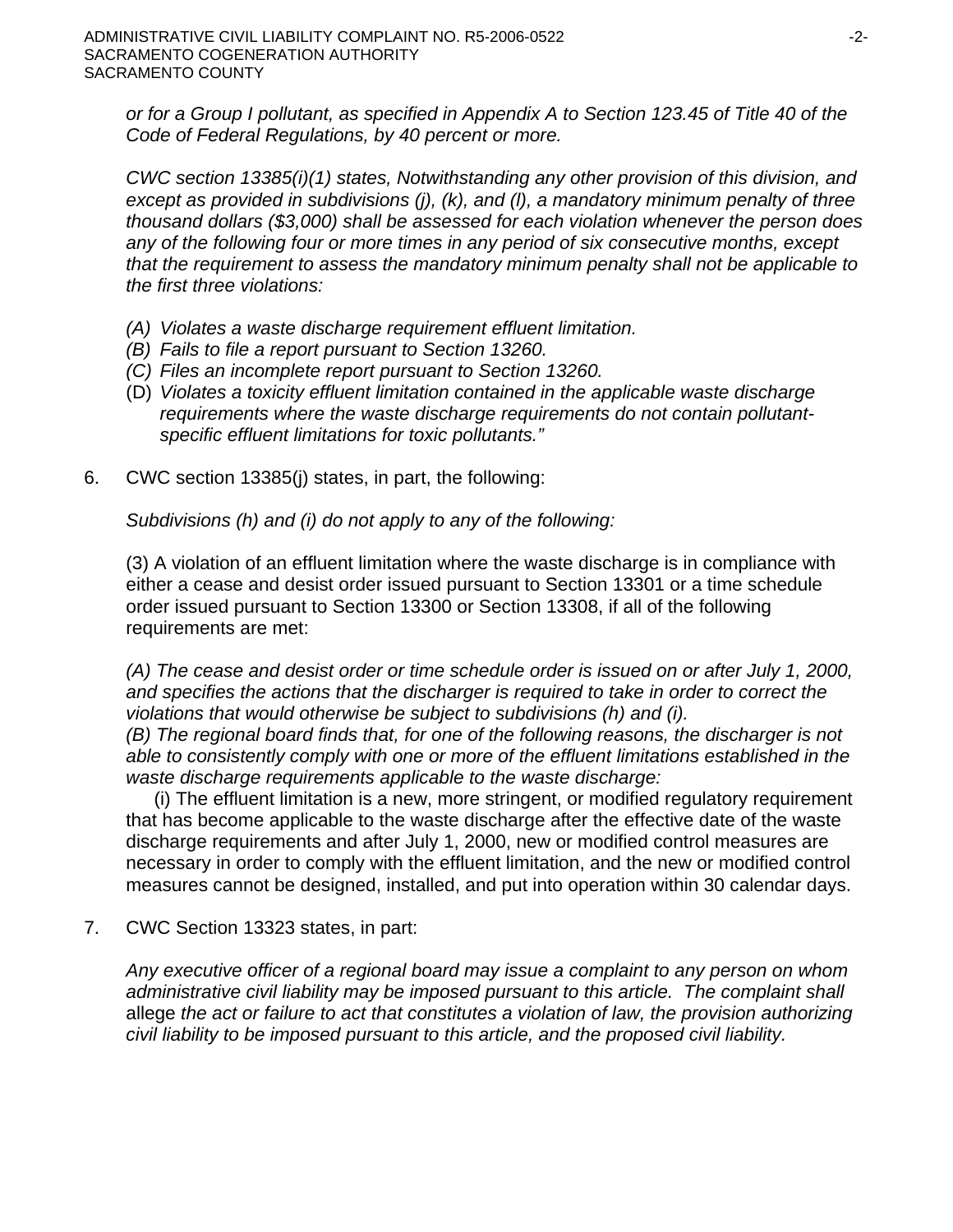8. WDRs Order No. 94-289 includes Effluent Limitations B.1. which states, in part, the following:

The effluent shall not exceed the following limits:

| Constituents | Units | <b>Monthly Average</b> Daily Maximum |    |
|--------------|-------|--------------------------------------|----|
| COD          | mq/L  | 20                                   | 40 |

9. WDRs Order No. R5-2002-0090 includes Effluent Limitations B.1. which states, in part, the following:

*The effluent shall not exceed the following limits:* 

| Constituents           | Units | <b>Monthly Average Daily Maximum</b> |      |  |
|------------------------|-------|--------------------------------------|------|--|
| COD                    | mq/L  | -30                                  | 40   |  |
| Chlorine Residual mg/L |       | 0.O1                                 | 0.02 |  |

10. WDR Order No R5-2002-0090 includes Effluent Limitations B.2. which states:

*The discharge shall not have a pH less than 6.5 nor greater than 8.5.*

- 11. According to monitoring reports submitted by the Discharger, the Discharger committed one (1) serious Group I violation during the period beginning 1 January 2000 and ending on 31 March 2006. The mandatory penalty for this serious violation is **three thousand dollars (\$3,000)**.
- 12. According to monitoring reports submitted by the Discharger, the Discharger committed seven serious Group II violations during the period beginning 1 January 2000 and ending on 31 March 2006. Only one of the seven violations is subject to mandatory penalties because the six Group II violations that occurred from 10 February 2003 through 29 October 2003 are exempt from mandatory penalties in accordance with CWC 13385(j). The mandatory penalty for the one remaining Group II serious violation is **three thousand dollars (\$3,000)**.
- 13. The total mandatory penalty for Group I and Group II serious violations is **six thousand dollars (\$6,000)**. A detailed list of all violations is included in Attachment A, a part of this Order.
- 14. Issuance of this Administrative Civil Liability Complaint to enforce CWC Division 7, Chapter 5.5 is exempt from the provisions of the California Environmental Quality Act (Public Resources Code section 21000, et. seq.), in accordance with Title 14 California Code of Regulations, Enforcement Actions by Regulatory Agencies, Section 15321(a)(2).

# **SACRAMENTO COGENERATION AUTHORITY IS HEREBY GIVEN NOTICE THAT:**

1. The Executive Officer of the Regional Water Board proposes that the Discharger be assessed a mandatory penalty in the amount of **six thousand dollars (\$6,000).**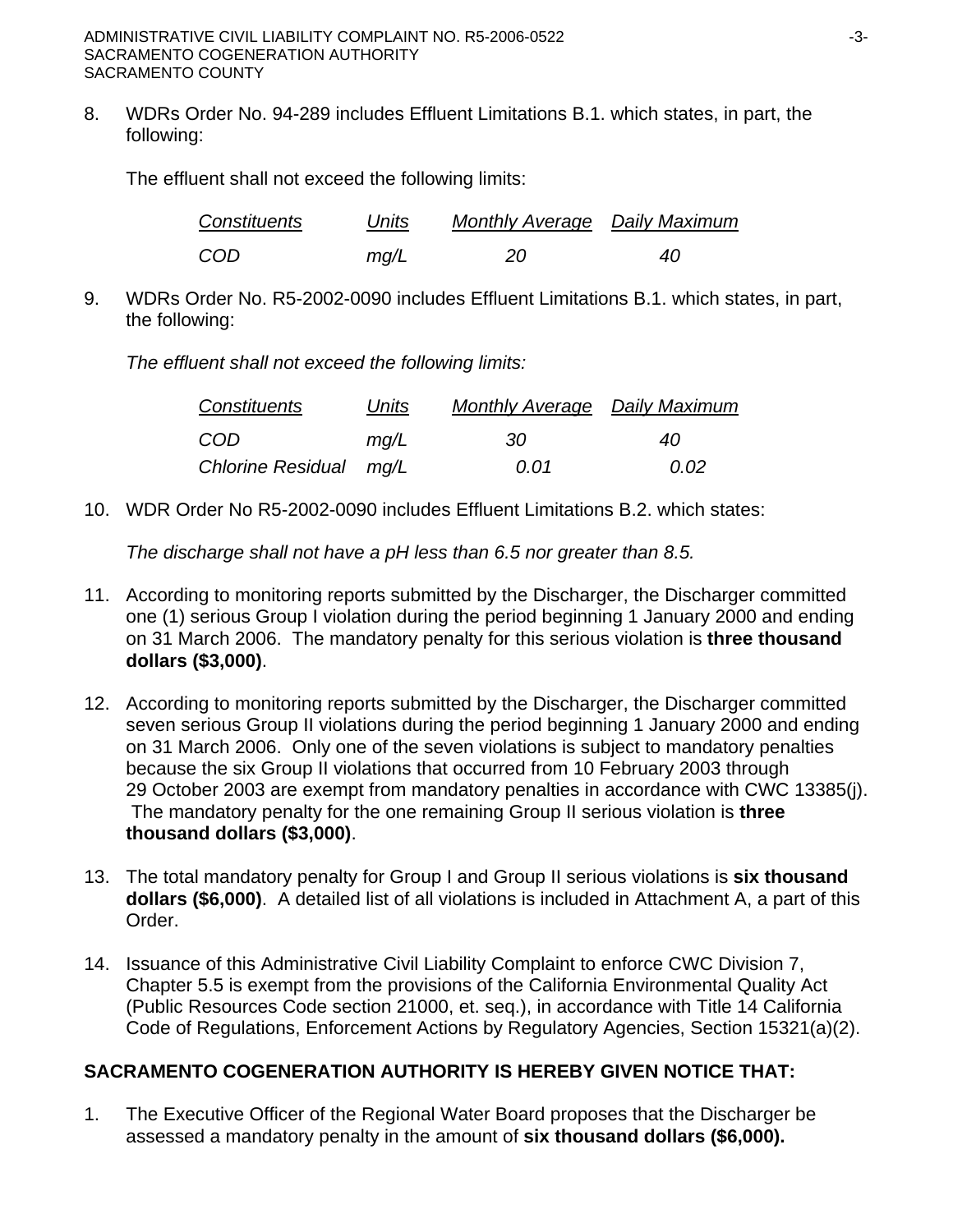- 2. A hearing shall be held by the Regional Water Board on 7/8 December 2006, unless the Discharger agrees to:
	- a. Waive the hearing and pay the mandatory penalty of **six thousand dollars (\$6,000)** in full; or
	- b. Waive the right to a hearing in 90 days, and submit a settlement proposal **within 30 days** of this Complaint that includes an agreement to conduct a supplemental environmental project (SEP) and also includes payment of monetary liability. The Discharger may preserve its right to a hearing pending approval of the settlement proposal.
- 3. If a hearing on this matter is held, the Regional Water Board will consider whether to affirm, reject, or modify the proposed administrative civil liability, or whether to refer the matter to the Attorney General for recovery of judicial liability.

PAMELA C. CREEDON, Executive Officer

29 September 2006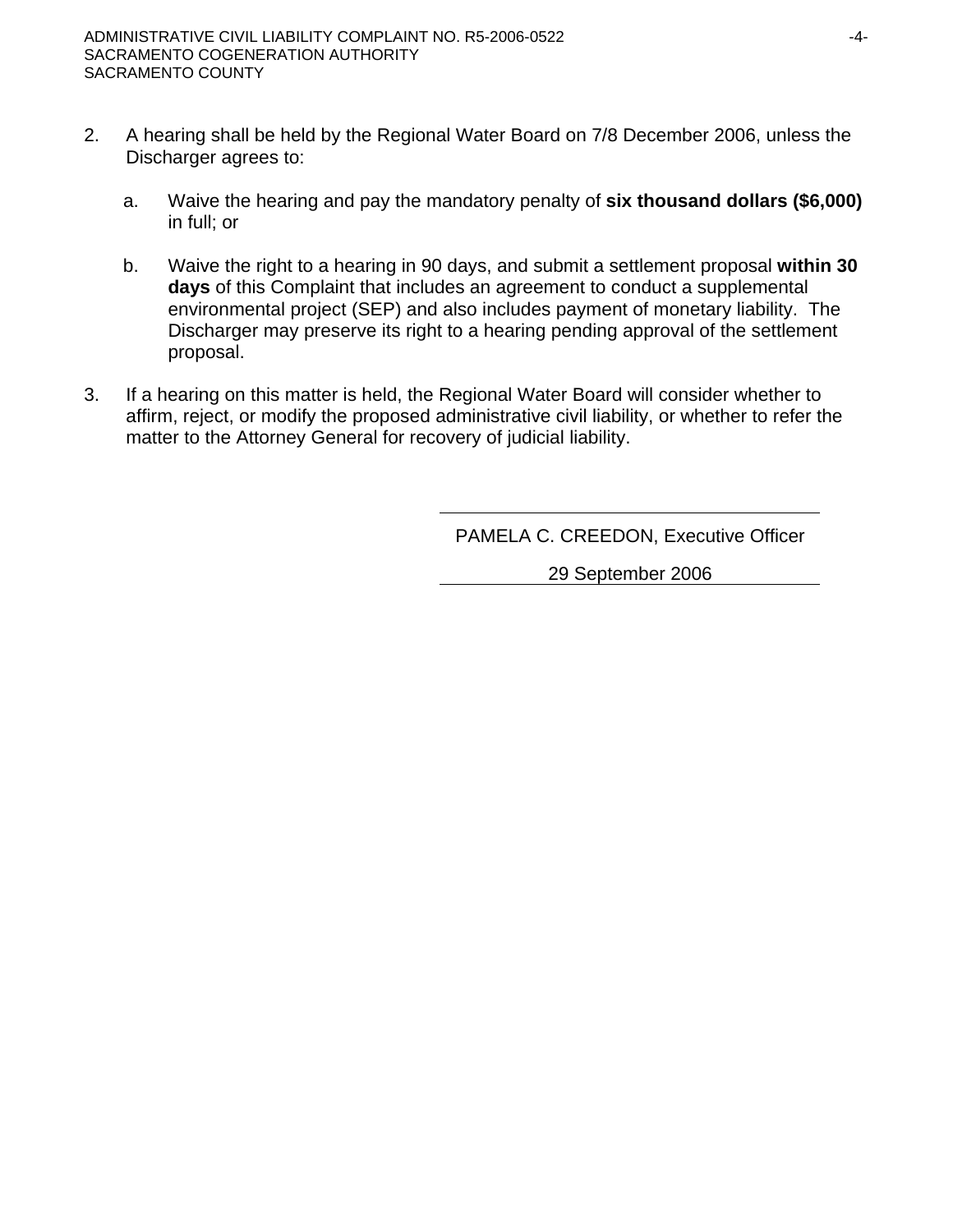## **WAIVER OF HEARING FOR ADMINISTRATIVE CIVIL LIABILITY COMPLAINT**

By signing this waiver, I affirm and acknowledge the following:

- 1. I am duly authorized to represent Sacramento Cogeneration Authority (hereinafter "Discharger") in connection with Administrative Civil Liability Complaint No. R5-2006-0522 (hereinafter the "Complaint");
- 2. I am informed of the right provided by Water Code section 13323, subdivision (b), to a hearing within ninety (90) days of issuance of the Complaint;
- 3. I hereby waive the Discharger's right to a hearing before the California Regional Water Quality Control Board, Central Valley Region; and
- 4. I certify that the Discharger will remit payment for the civil liability imposed in the amount of \$6,000 by check, which contains a reference to "ACL Complaint No. R5-2006-0522" and is made payable to the "*State Water Pollution Cleanup and Abatement Account*."
- 5. I understand the payment of the above amount constitutes a settlement of the Complaint that will not become final until after a public comment period.
- 6. I understand that the Executive Officer has complete discretion to modify or terminate this settlement.
- 7. I understand that payment of the above amount is not a substitute for compliance with applicable laws and that continuing violations of the type alleged in the Complaint may subject the Discharger to further enforcement, including additional civil liability.

(Print Name and Title)

(Signature)

(Date)